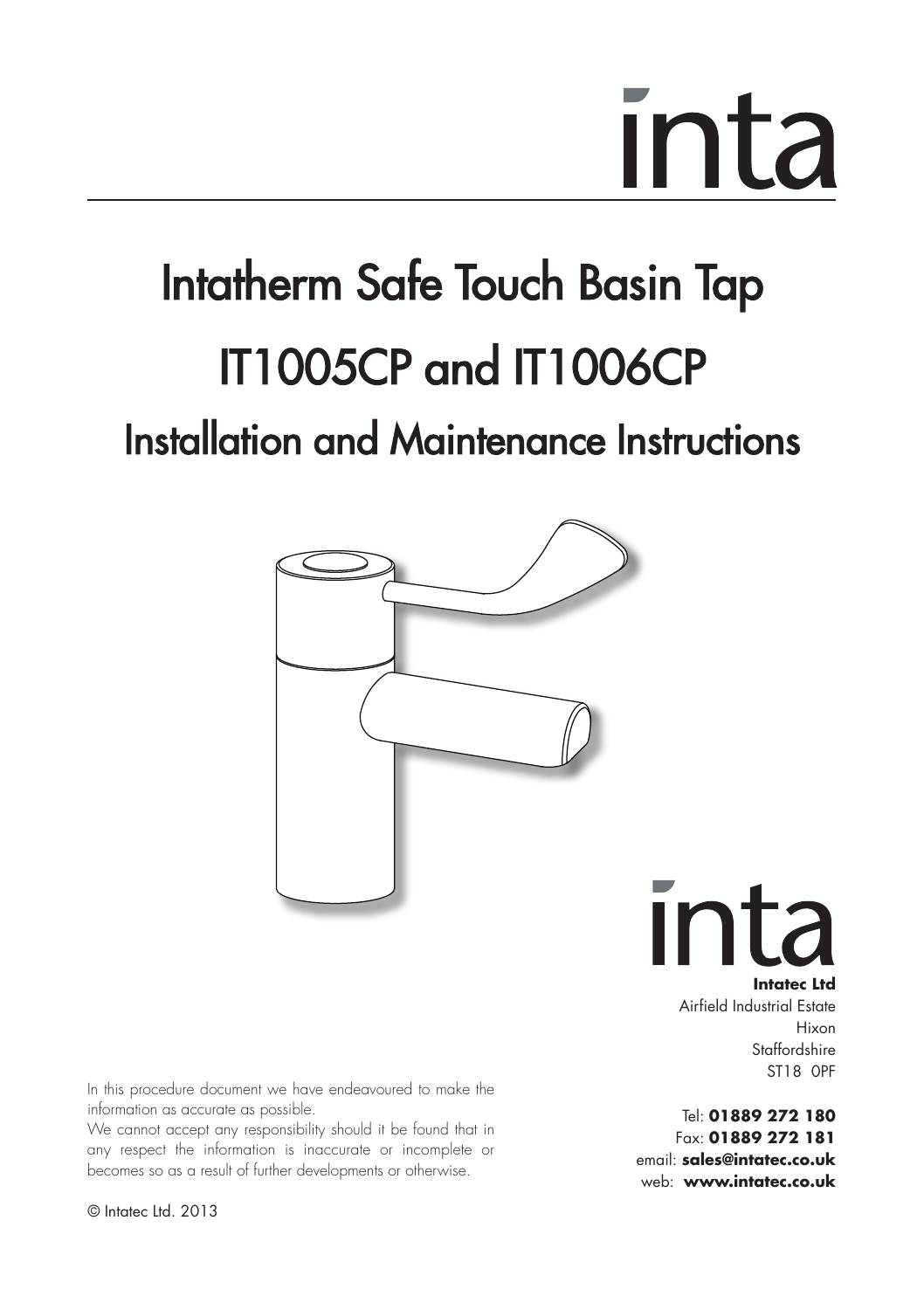### **Introduction**

 This installation guide has been produced for the Intatherm safe touch thermostatic basic mixer tap. These instructions cover the installation, operation and maintenance. Please read the enclosed instructions before commencing the installation of this product, please note;

### **We recommend that the installation of any Inta product is carried out by an approved installer.**

 The installation must be carried out strictly in accordance with the Water Supply (Water Fitting) Regulations 1999 and any local authority regulations.

 If in doubt, we would recommend that you contact either your local water authority, the secretary of the Water Regulations Committee at WRc on Tel: 01495 248454 or Institute of Plumbing on Tel: 01708 472791.

 All products MUST be re-commissioned to suit site conditions to ensure optimum performance levels of the product are obtained.

### **Safety**

#### **The Intatherm safe touch basin mixer tap contains an integral thermostatic cartridge to prevent scalding.**

This thermostatic mixer tap must be installed and commissioned correctly to ensure that water is supplied at a safe temperature to suit the users.

43˚C is the maximum mixed water temperature from a mixer tap. The maximum temperature takes account of the allowable tolerances inherent in thermostatic mixer taps and temperature losses.

### **It is not a safe washing temperature for adults or children**.

The British Burns Association recommends 37 to 37.5˚C as a comfortable washing temperature for children. In premises covered by the Care Standard Act 2000, the maximum mixed water outlet temperature is 43˚C.

### **Products**

| Intatherm safe touch basin mixer tap                            | <b>IT1005CP</b> |
|-----------------------------------------------------------------|-----------------|
| Intatherm safe touch basin mixer tap with extended lever handle | <b>IT1006CP</b> |

### **Check Content**

 Before commencing remove all components from packaging and check each component with the contents list.

 Ensure all parts are present, before discarding any packaging. If any parts are missing, do not attempt to install your Inta tap until the missing parts have been obtained.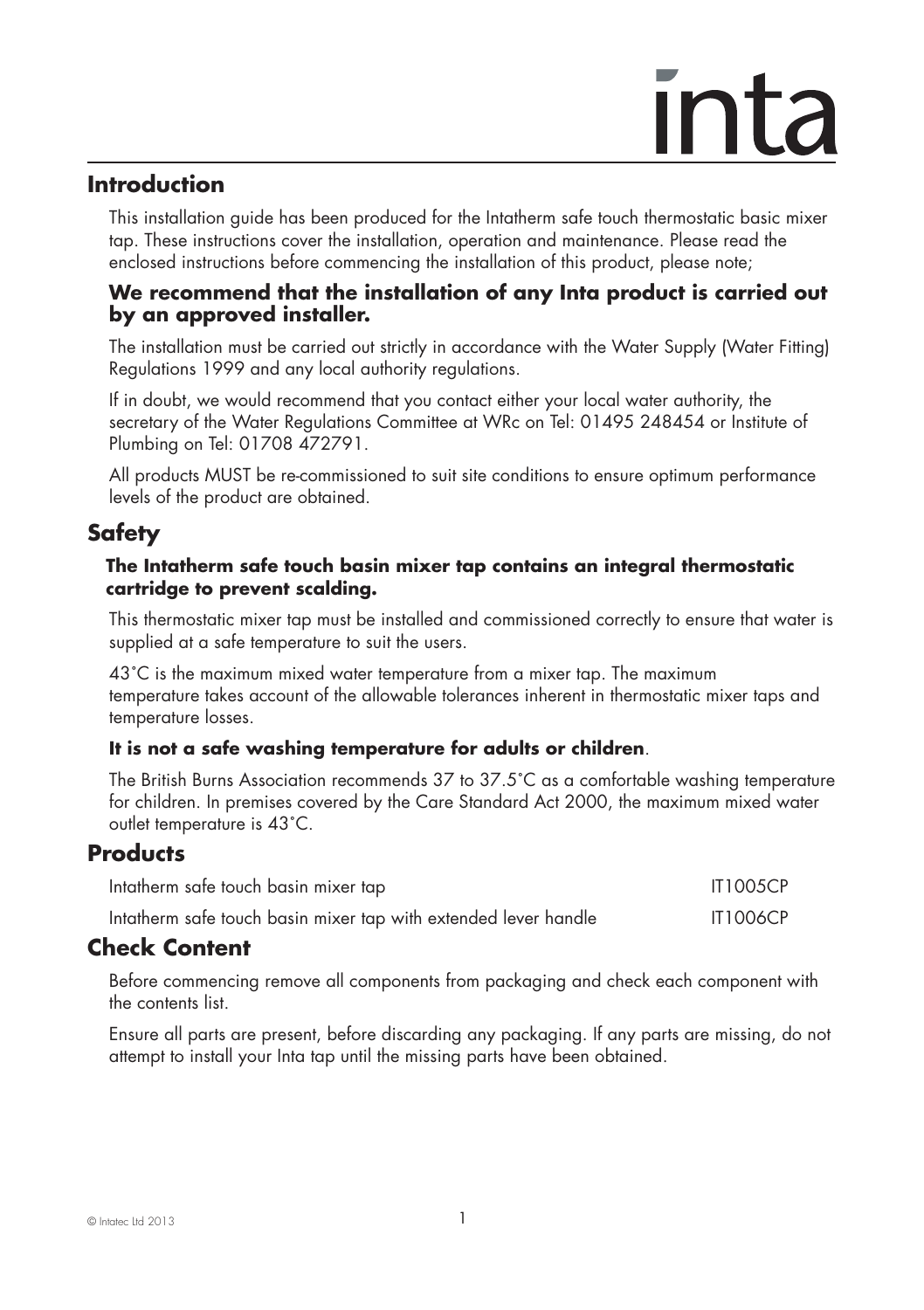## **Components**

## **Item Qty Component**<br>
1 Body

- 1 1 Body<br>2 1 Indice
- 1 Indice
- 3 1 Retaining screw<br>4 1 Handle
- 4 1 Handle<br>5 1 Tempero
- 5 1 Temperature stop ring<br>6 1 Thermostatic cartridae
- 6 1 Thermostatic cartridge
- 7 1 Seat
- 8 1 Sealing ring<br>9 1 Horse shoe r
- 9 1 Horse shoe plate<br>10 1 Threaded rod
- 1 Threaded rod
- 11 1 Retaining nut
- 12 2 350mm copper tail integral with body
- 13 2 Compression connector with check valve and filter

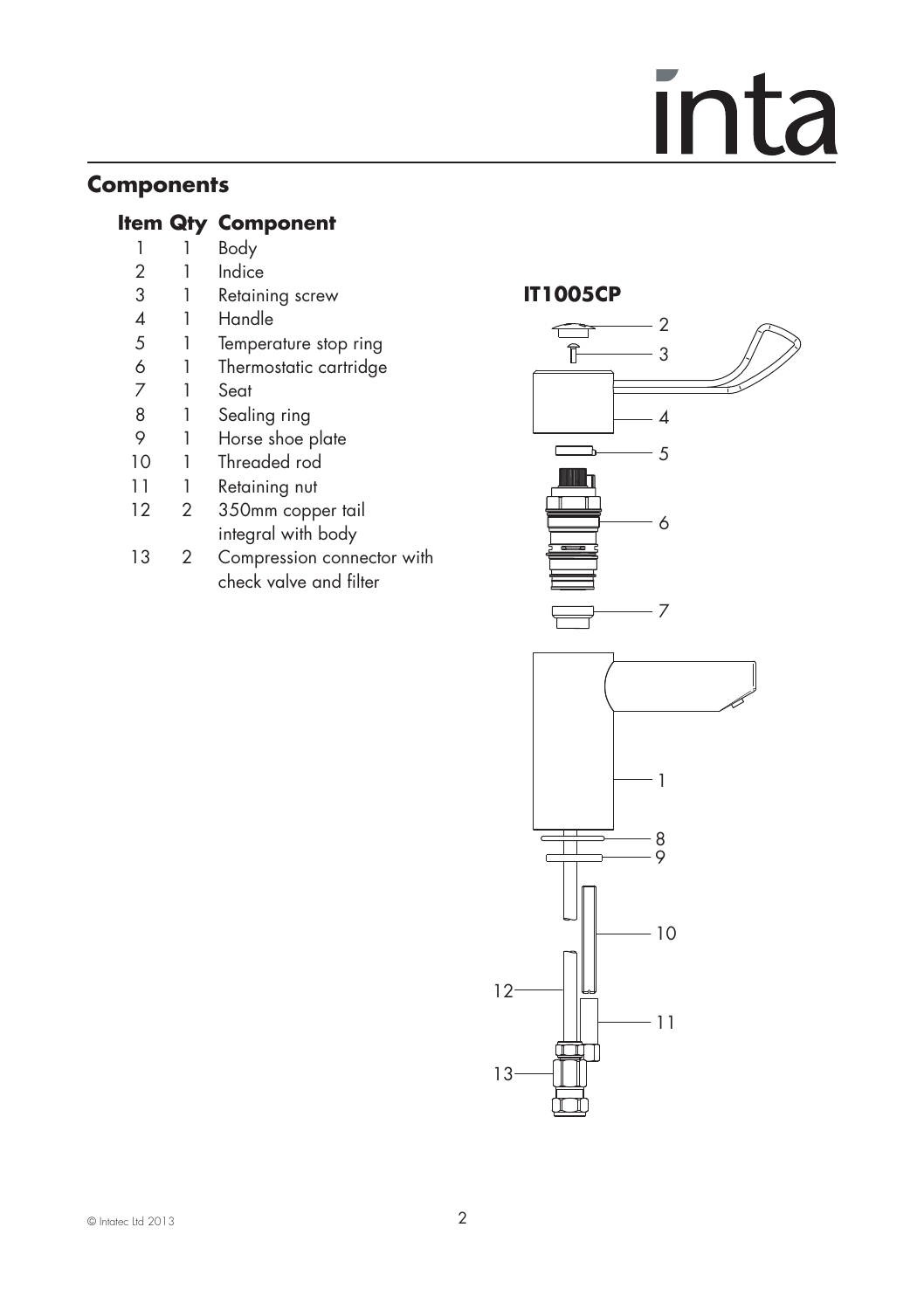## **Technical Data**

 This Intatherm thermostatic mixer tap is suitable for installations on all types of plumbing system, including gravity supplies, fully pumped, modulating combination boiler, unvented water heater and unbalanced supplies i.e. Cold Mains & Tank Fed Hot. They are not suitable for non-modulating combination boilers.

| Max Inlet Pressure (Static)      | 12 bar             | Max Unbalanced Pressure Ratio | 1.5:1 |
|----------------------------------|--------------------|-------------------------------|-------|
| Max Inlet Pressure (Dynamic)     | 5 bar              | with flow regulator           |       |
| Max Inlet Temperature            | $85^{\circ}$ C     | Max Unbalanced Pressure Ratio | 5:1   |
| Min Inlet Temperature            | $10^{\circ}$ C     | without flow regulator        |       |
| Pre Set Factory Temp Setting     | $38^{\circ}$ C     | Min Temp Differential to      |       |
| Min Operating Pressure (Dynamic) | 0.2 <sub>bar</sub> | ensure fail-safe between hot  |       |
| <b>Temperature Stability</b>     | ±2°C               | and cold supplies             | 10°C  |
|                                  |                    |                               |       |

## **Dimensions**

|     |        |   |       | IT1006CP - 190 |                |
|-----|--------|---|-------|----------------|----------------|
|     |        |   |       | IT1005CP - 140 |                |
|     |        |   |       |                |                |
| 152 |        |   |       | 88.5           | $\tilde{\sim}$ |
|     |        |   | Ø49.5 |                |                |
|     | M10211 | 등 |       | <sup>Izo</sup> |                |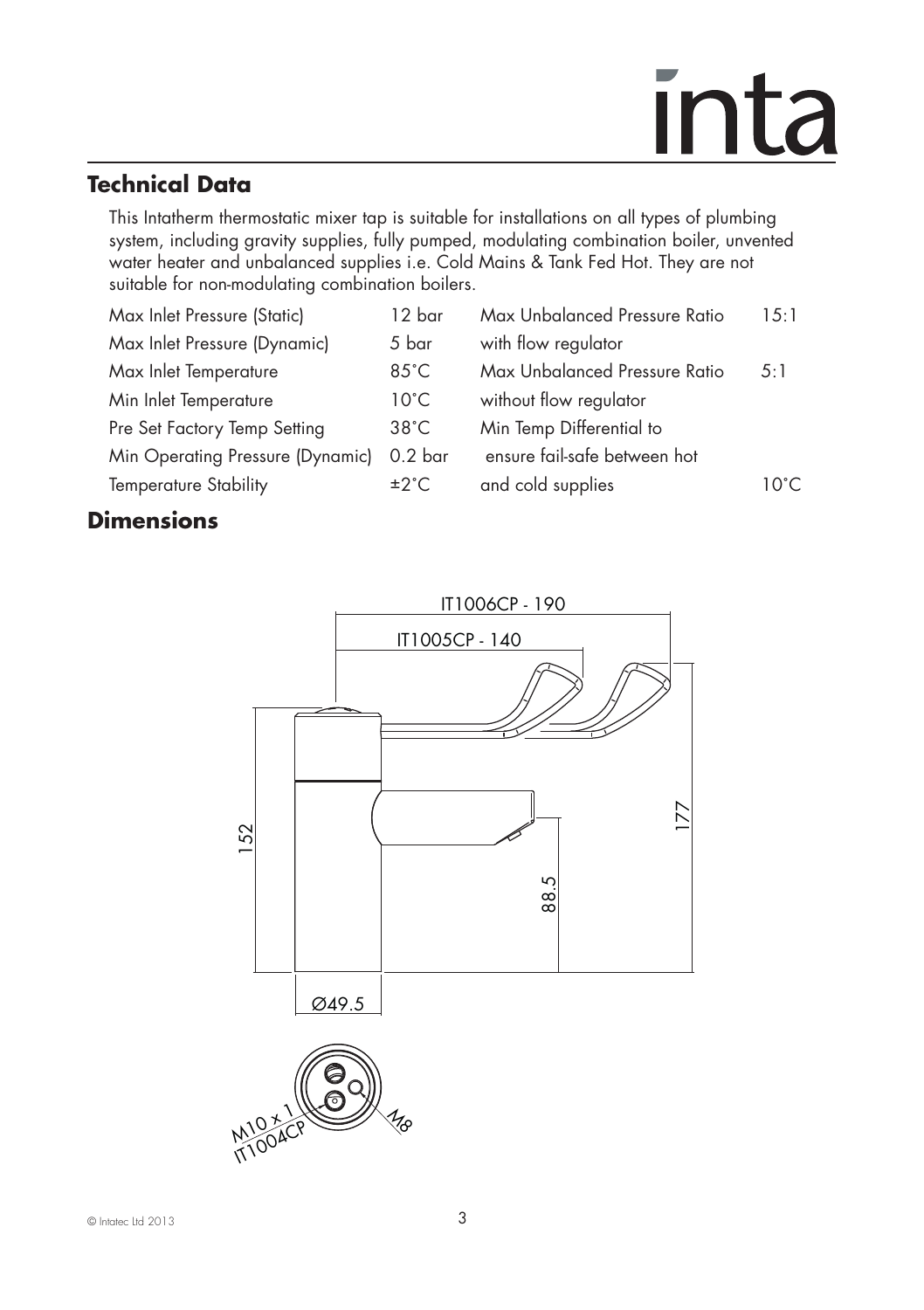## <u>Inta</u>

### **Installation**



The Intatherm thermostatic basin tap is designed for installing on one hole basins.

This tap is supplied with two 350mm long copper tails already fitted to the tap. Each tail is supplied ready to connect to the compression connector with integral check valve and filter (13).

Screw the threaded rod (10) into the threaded hole in the base of the body taking care not to over tighten.

#### **The cold supply must be connected to the right hand side and the hot to the left hand side of the mixer when viewed from the front.**

Ensure that the 'O' ring seal (8) is located in the base of the tap prior to fitting the mixer to the basin.

Once in place using the horse shoe retaining plate (9) secure in position, taking care not to over tighten the retaining nut (11).

Connect the compression connectors (13) to the tails and to the hot and cold supplies remembering which was connected to the hot inlet and ensure all joints are water tight.

 For optimum mixing performance where the hot and cold pressures are not equal, regulating valves should be installed directly upstream of the tap so that the water supply pressures can be regulated and equalised.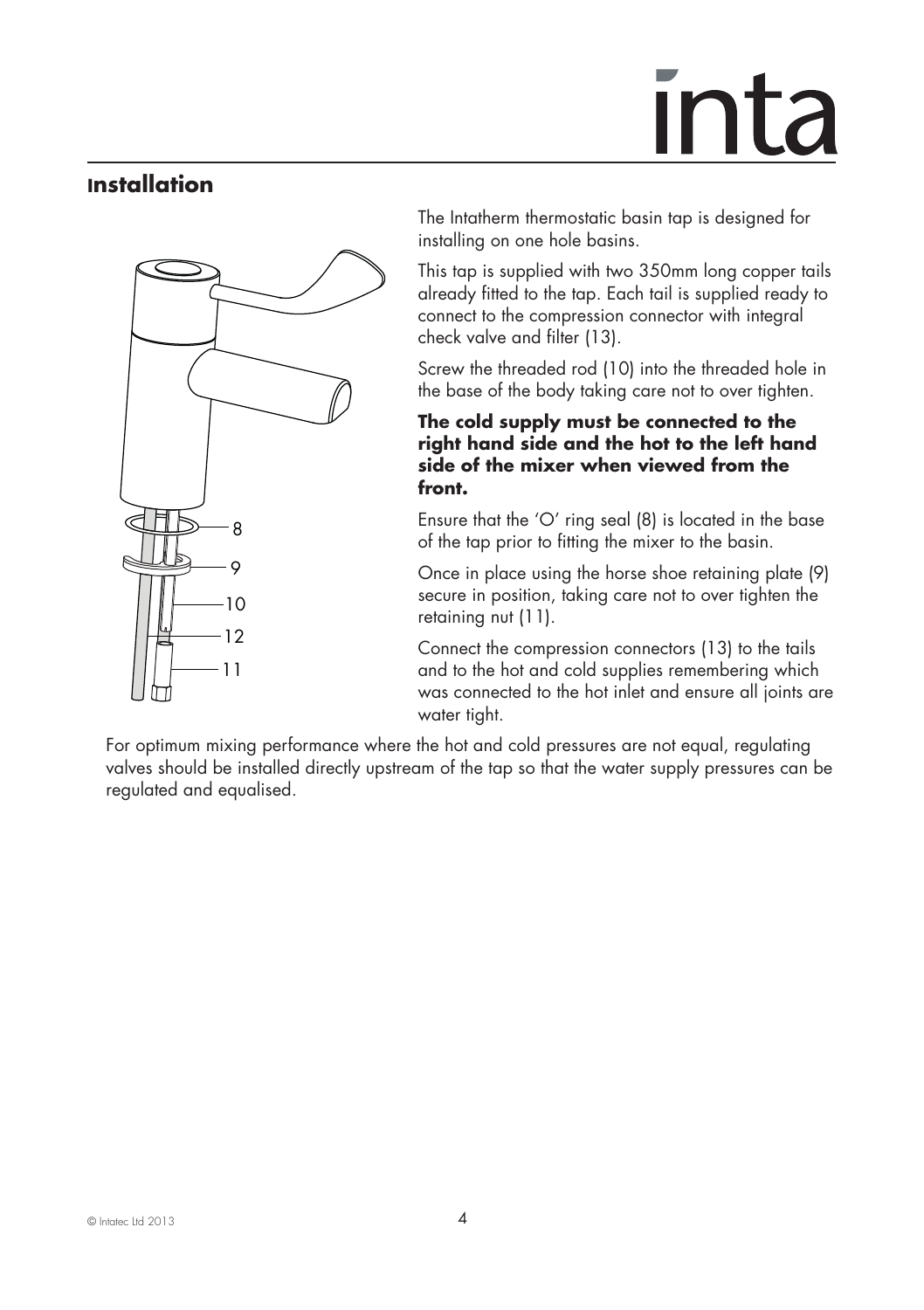## <u>Inta</u>

## **Calibration**

The Intatherm safe touch mixer tap has a factory set outlet temperature of 38˚C via the security setting. This is based on a balanced supply pressure and a stable hot water inlet temperature of 65˚C.

However, the calibration point MUST be checked and re-set as necessary to suit site conditions.

Care must be taken when re-calibrating the tap as INCORRECT CALIBRATION CAN CAUSE INJURY.

- Remove the indice (2), retaining screw (3), handle (4) and the temperature stop ring (5).
- Temporarily refit the handle (4) and move to the position for the hottest water and allow the outlet temperature to stabilise.
- Using a digital thermometer it is possible to increase or reduce the mixed water outlet temperature until 38˚C is re-established, by slowly rotating the handle.
- Remove the control knob (4) and refit the temperature stop ring (5) onto the splined section of the cartridge at the maximum temperature position.
- Refit the handle in the reverse order.

PLEASE NOTE THAT ONCE CALIBRATED, THE SECURITY SETTING WILL ONLY BE 38˚C UNDER THE SUPPLY CONDITIONS USED FOR CALIBRATION.

## **Cartridge Replacement**



Isolate both the hot and cold water supplies

Remove the indice (2), and unscrew retaining screw (3).

Remove the temperature control knob (4) and the temperature stop ring (5).

Using a suitable spanner unscrew the cartridge (6).

Replace with a new cartridge and assemble in the reverse order.

### **Aftercare**

The nozzle should be cleaned periodically to remove any build up of debris or deposits which may affect the performance of the tap.

Inta taps have a high quality finish and should be treated with care.

An occasional wipe with a mild washing-up liquid on a soft damp cloth followed by a thorough rinsing is all that is required.

**Do not use** an **abrasive** or **chemical household cleaner** as this may **cause damage**.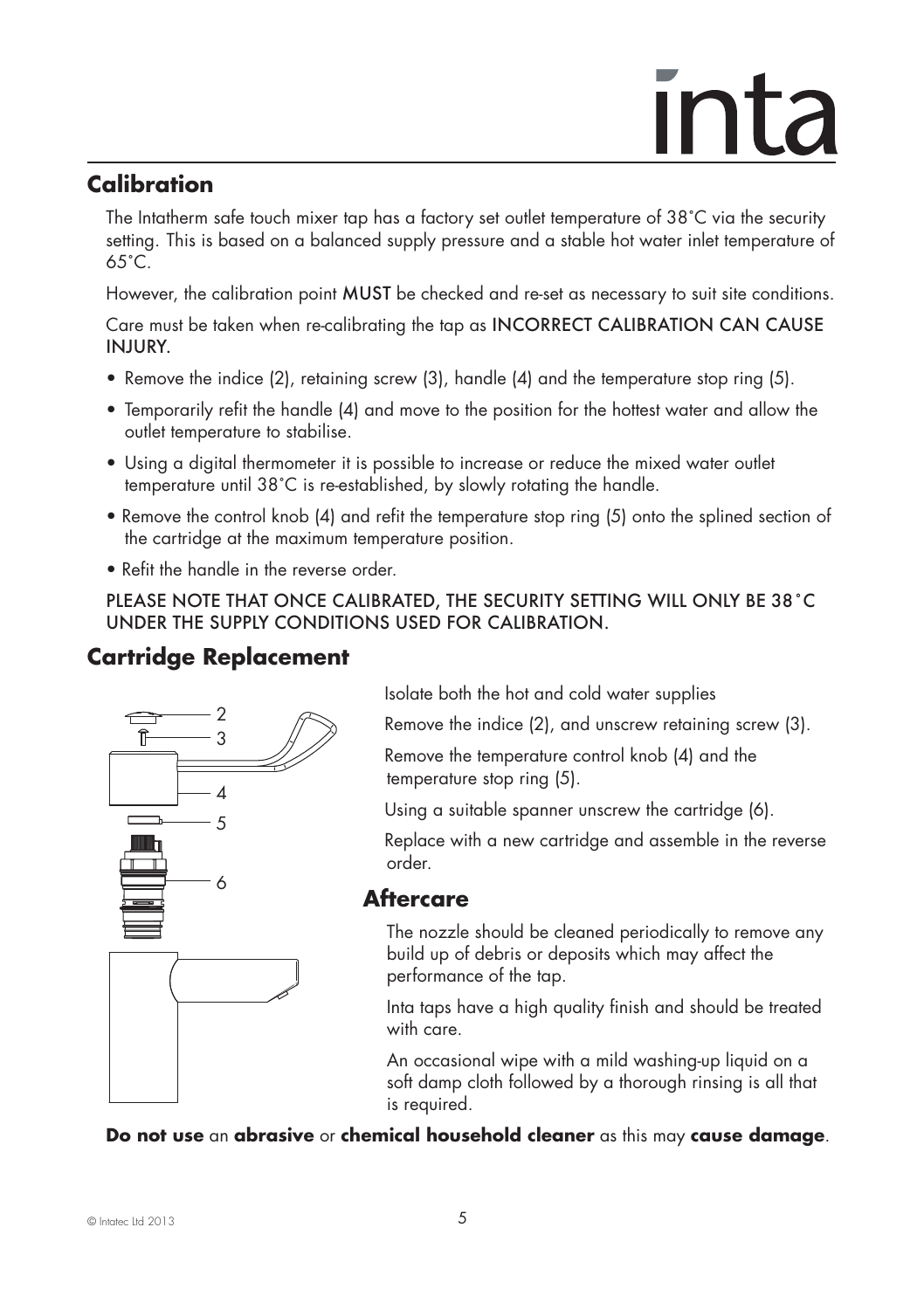## **Intatherm TMV3 Thermostatic Basin Tap**

## **Introduction**

The Intatherm safe touch thermostatic basin tap has been specifically designed and manufactured to meet the requirements of BS 7942: 2000 and NHS D08. The valve has been independently tested and approved as a TYPE 3 valve under the TMV3 scheme.

## **Technical Specification / Conditions for use TMV3 Valves**

| Outlet Temperature Adjustment Range              | 30°C to 50°C                                           |
|--------------------------------------------------|--------------------------------------------------------|
| <b>Temperature Stability</b>                     | $+2^{\circ}$ C                                         |
| Maximum Hot Inlet Temperature                    | $85^{\circ}$ C                                         |
| Inlet Temperature Range                          | 52°C to 65°C : Hot Supply<br>5°C to 20°C : Cold Supply |
| Max. Working Pressure                            | $10 \text{ bar} \cdot \text{Static}$                   |
| Min. Working Pressure                            | 1.0 bar : Dynamic                                      |
| DO8 Working Pressure Range                       | 1.0 to 5.0 bar: High Pressure                          |
| Min Temp Differential (Mix to Hot) for Fail-Safe | $10^{\circ}$ C                                         |
| Max. Pressure Inlet Differential                 | $5 \cdot 1$                                            |

**NOTE:** Valves operating outside these conditions cannot be guaranteed by the Scheme to operate as Type 3 valves.

## **Approvals**

| TMV3 Scheme Approval Number: | Details Available on Request |
|------------------------------|------------------------------|
| WRAS Scheme Approval Number: | Details Available on Request |

## **Fail Safe Function**

The Intatherm thermostatic basin tap is designed to stop the mixed water flow in the event of either the hot or cold water supply failing when installed in accordance with these instructions. To ensure full closure of the mixed water flow the minimum temperature differential between the hot water inlet to the tap and the mixed water outlet **MUST be at least 10˚C.**

## **Application**

The Intatherm thermostatic mixer tap has been independently tested by Buildcert Limited and certified as meeting the requirements of the NHS D08 specification under the TMV3 Scheme as being suitable for use on the following designations;

Wash Hand Basin **HP-W**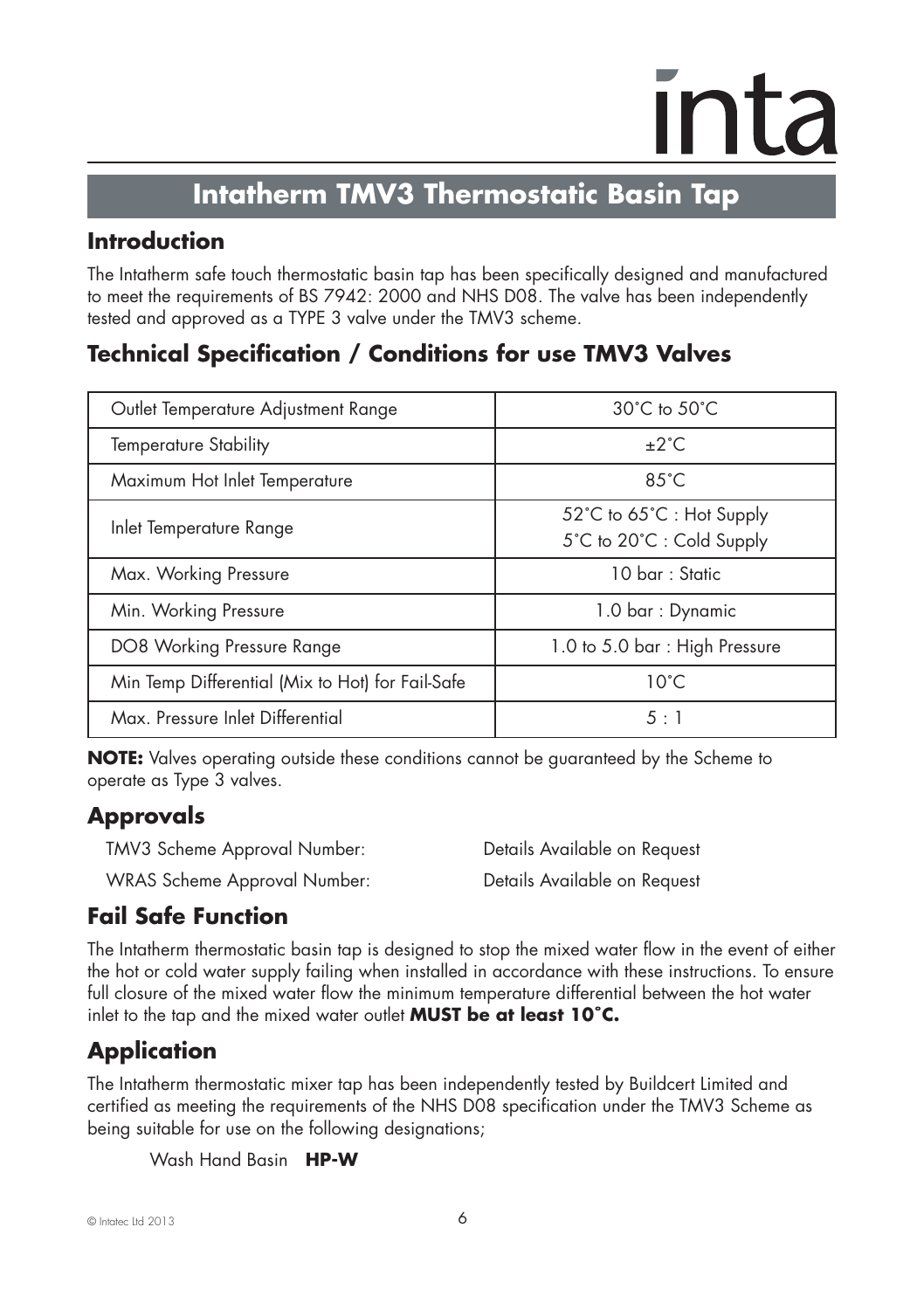## <u>**inta**</u>

## **Temperature Setting**

Ensure that the basin tap is commissioned under normal system conditions. The basin tap MUST be commissioned to suit site conditions and the desired outlet temperature set by the installer;

- i With normal supply conditions established and the hot and cold water supplies running, open the basin tap to its maximum temperature and leave running.
- ii Remove the indice, retaining screw and handle by pulling away from the tap and the temperature stop ring, see diagram on page 5.
- iii Fully open the flow control and allow the outlet temperature to stabilise.
- iv Temporarily refit the handle and using a digital thermometer it is possible to increase or reduce the mixed water outlet temperature until 38˚C is re-established, by slowly rotating the handle.
- v Remove the handle and refit the temperature stop ring onto the splined section of the cartridge at the maximum temperature position.
- vi Refit the handle in the reverse order.

### **Installation**

**IMPORTANT -** The following instructions must be read prior to the installation of any Inta basin tap. The installer should also be aware of their responsibility and duty of care to ensure that all aspects of the installation comply with all current regulations and legislation.

Flushing through water systems using certain chemicals may wholly or partially remove the lubricant from the internal workings of the valve, which may adversely affect its performance. We recommend that following a flushing of the system with chemicals, valves are checked for correct operation.

- 1 It is essential that before installing an Intatherm thermostatic basin tap to ensure that the supply conditions of the system, to which the tap is intended to be fitted, are checked to confirm compliance with the parameters as quoted within the Technical Specification and conditions on which the approval is granted i.e. verify supply temperatures, supply pressures, risk assessment.
- 2 Consideration must be made for the possibility of multiple / simultaneous demands being made on the supply system whilst the basin tap is in use, all practical precautions must be made to ensure that the basin tap is not affected. Failure to make provision within the pipe sizing etc. will affect the performance of the tap.
- 3 The supply system to which the Intatherm thermostatic basin tap is to be installed into must be thoroughly flushed and cleaned to remove any debris, which may have accumulated during the installation. Failure to remove any debris will affect the performance and the manufacturer's warranty of the product.

 In areas that are subject to aggressive water, provision must be made to treat the water supply prior to the supply entering any product.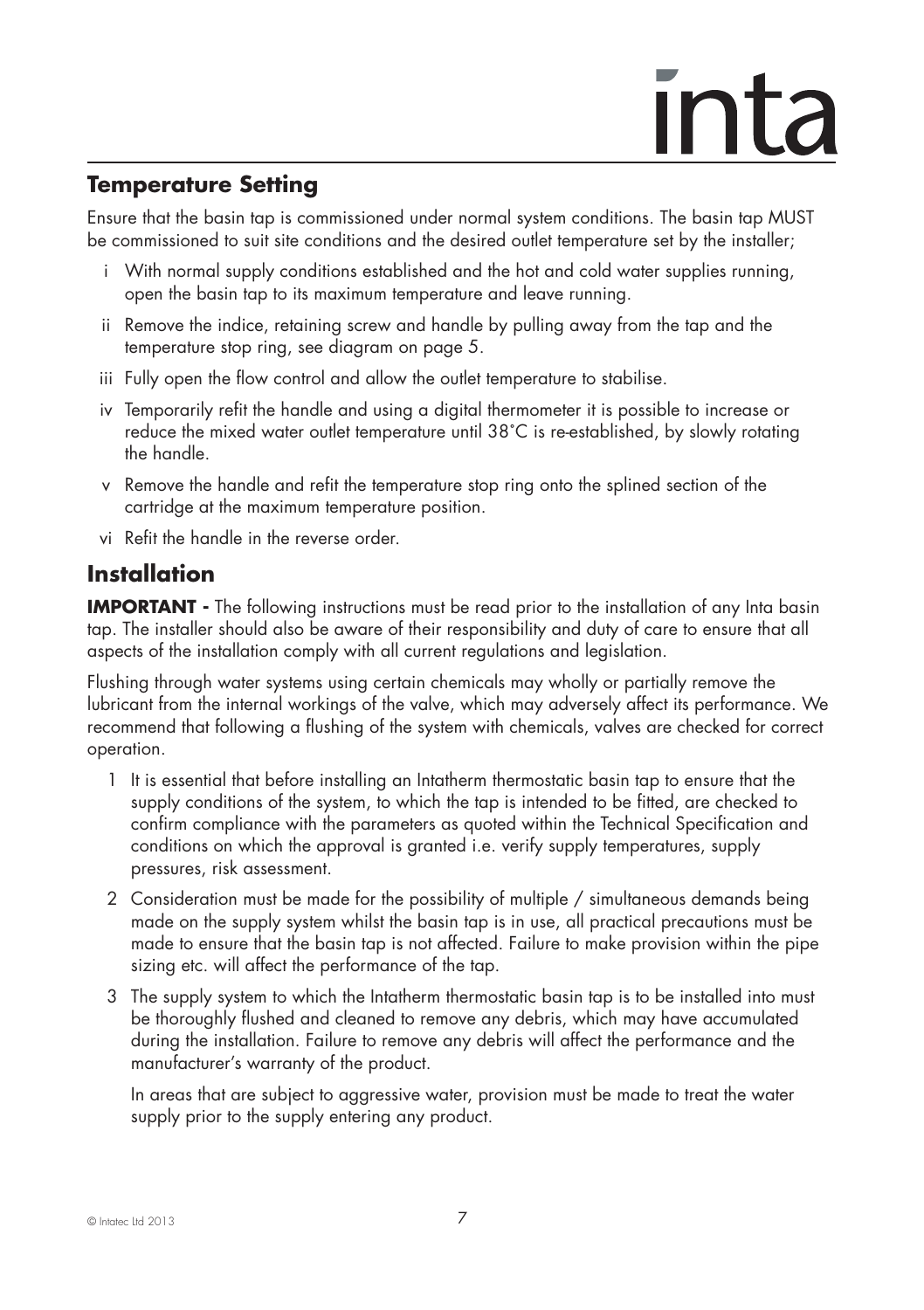## ınta

## **Installation**

- 4 The maximum flow rate of the tap will only be achieved when the supply conditions are achieved as quoted within the Technical Specification, with a flow condition under 1 bar differential pressure.
- 5 This thermostatic mixer tap has been designed for basin mounting. It is essential that access to the tap is not be obstructed for commissioning, testing, or any future maintenance that may be required.
- 6 The hot and cold water supplies must be connected to the tap strictly in accordance with these instructions i.e. hot water supply to the hot port of the tap.
- 7 In a situation where one or both of the water supplies are excessive, it is possible to fit a pressure reducing valve or a flow regulator to reduce the pressure(s) to within the limits as quoted previously.
- 8 Any thermostatic basin tap must be fitted with a back flow prevention device, such as check valves to prevent the cross contamination of supplies.
- 9 Independent filters/check valves and isolation valves must be fitted in conjunction with the IT1005CP basin tap, as close as practically possible to the water supply inlets.

 The IT1006CP has an integral filter and check valve in the compression connection on the hot and cold supplies.

- 10 It is essential that the Intatherm thermostatic basin tap should not be installed in situations where there is a possibility of the tap being deprived of water or where demands for water are greater than the actual stored supplies.
- 11 To ensure that the performance levels of the Intatherm thermostatic basin tap is maintained (in the event of cold water failure), the temperature of the hot water supply at the point of entry to the valves must be a minimum of 10˚C above the commissioned mixed water discharge temperature.
- 12 The Intatherm thermostatic basin tap must not be subject to any extreme temperature variations either during the installation or under normal operating conditions.

## **Commissioning**

**IMPORTANT** - The following instructions must be read and understood prior to commissioning the Intatherm thermostatic basin tap. If under any circumstances there are aspects to the installation / system which do not comply with the specification laid down, the tap MUST NOT be put into operation until the system / installation complies with our specification. However if all these conditions are met, proceed to set the temperature as follows;

- 1 Ensure that the system is thoroughly cleaned and free from any debris prior to the commissioning the Intatherm thermostatic basin tap.
- 2 Commissioning the temperatures must be carried out using a suitably calibrated thermometer preferably a digital thermometer.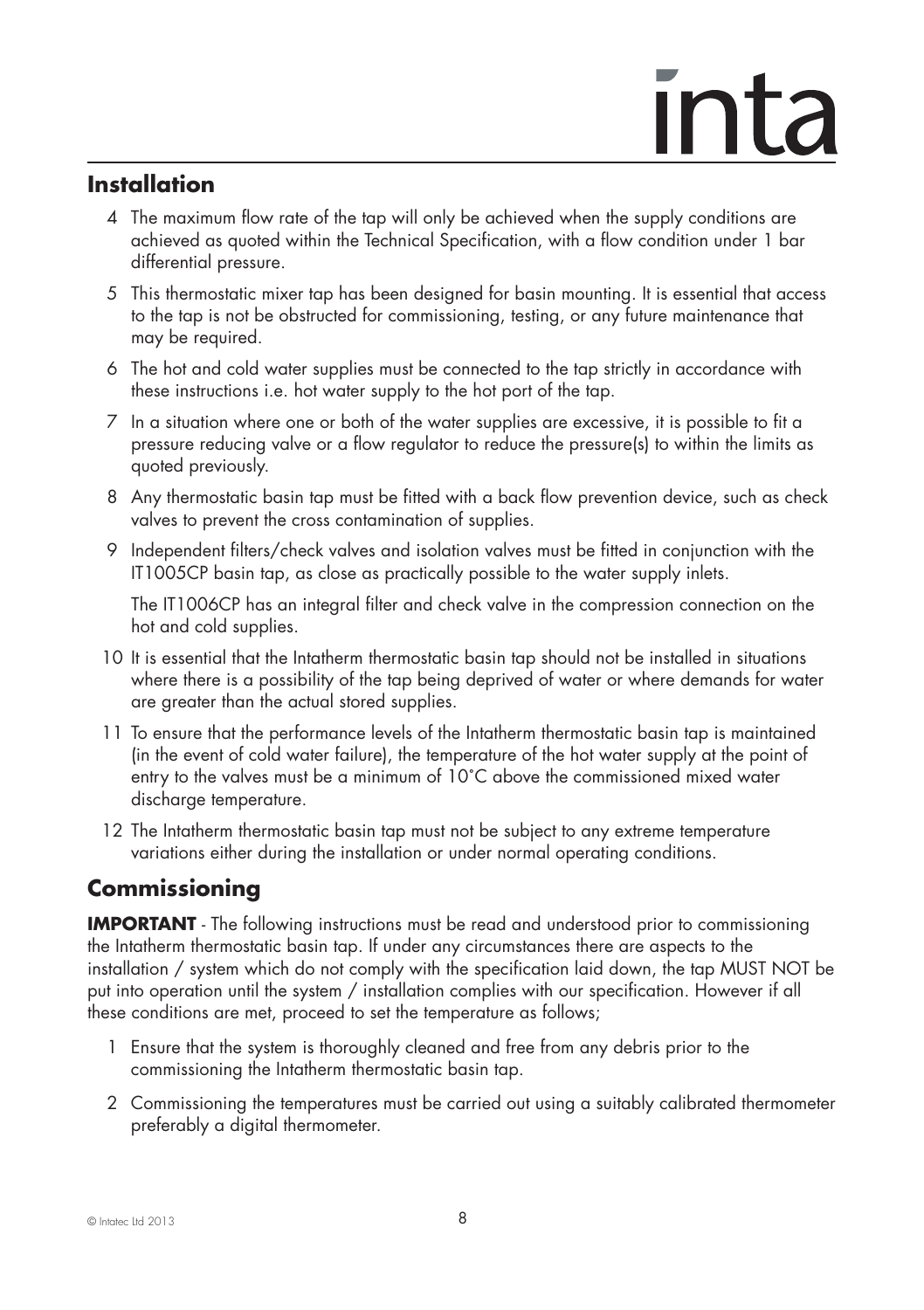## **Commissioning**

 3 In the absence of other temperatures being specified, we recommend the outlet temperature quoted in Table 1 are used.

Table 1

| Application     | Recommended Set Mixed Water Temp. |
|-----------------|-----------------------------------|
| Wash Hand Basin | $\Delta 1$ ° $\cap$               |

- 4 Each basin tap must be commissioned taking into consideration any fluctuations, which may occur within the system due to simultaneous demands. It is advisable that any outlets which are connected to the same supply as the basin tap are opened during the setting of the mixed water temperature. During commissioning it is advisable to ensure that the water temperatures are established before any attempt to commission.
- 5 Once the supply temperatures are stable and the normal operating conditions are established, the tap can be commissioned. The temperature setting can be adjusted following the procedure described earlier in the Temperature Setting section.

We suggest that the following sequence is followed when commissioning the valve:

- 5.1 Set the mixed water temperature to the required temperature.
- 5.2 Measure and record the temperature of the hot and cold water supplies at the connection to the tap.
- 5.3 Measure and record the temperature of the water discharging from the basin tap.
- 5.4 Isolate the cold water supply to the tap and monitor the mixed water temperature.
- 5.5 Measure and record the maximum mixed water temperature and the final temperature. The final temperature found during the test should not exceed the value quoted in Table 2.
- 5.6 Record all the equipment used during the commissioning.

Table 2

| Application     | Maximum Set Mixed Water Temp. |
|-----------------|-------------------------------|
| Wash Hand Basin | 43 $\degree$ C                |

6 Ensure that the application, in which the basin tap will be used, is appropriate for the approved designation. The above information must be recorded and updated on every occasion when any work is carried out on the bath filler.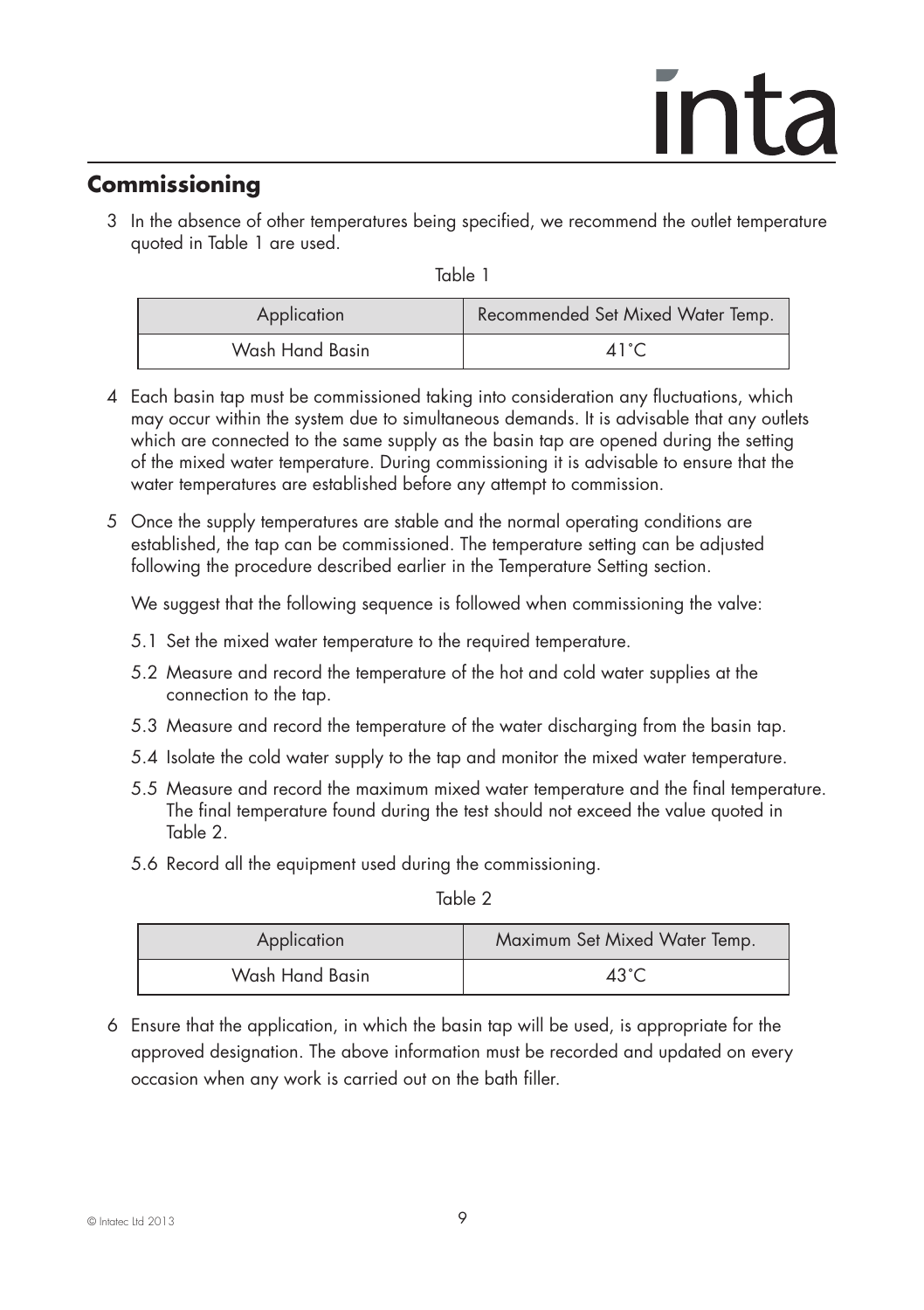### **Maintenance**

To ensure the Intatherm thermostatic basin tap maintains a high level of protection, we advise the following in service testing is conducted (the same equipment used to commission the basin tap initially must be used in the following tasks).

- 1 After a period of between 6 and 8 weeks from commissioning carry out the following;
	- 1.1 Record the temperature of the hot and cold water supplies.
	- 1.2 Record the temperature of the mixed water from the basin TAP.
- 2 If the mixed water temperature has changed significantly from the previous test results (e.g. >1˚K), record the change and before resetting the mixed water temperature check that:
	- 2.1 All the strainers are clean.
	- 2.2 All the check valves are in good working order.
	- 2.3 The isolation valves are fully open.
- 3 If the mixed water temperatures are acceptable, carry out the following:
	- 3.1 Record the temperature of the hot and cold water supplies.
	- 3.2 Record the temperature of the mixed water from the basin tap.
	- 3.3 Isolate the cold water supply to the mixing valve and monitor the mixed water temperature.
	- 3.4 Record the maximum temperature achieved as a result of (3.3) and the final temperature (the final temperature should not exceed the values quoted in table 2)
	- 3.6 Record the equipment used during these tests.
- 4 If the mixed water temperature is greater than the values quoted in table 2 or the maximum temperature exceeds the corresponding values from previous test results by more than 2˚K, the basin tap must be serviced.
- 5 After a period of between 12 to 15 weeks from commissioning, carry out the sequence of tests as described in Maintenance sections 1, 2, 3 and 4.
- 6 Dependant upon the results obtained from the first two series of tests; there are a number of possible outcomes:
	- 6.1 If no significant change in the mixed water temperatures (e.g.  $\leq 1$ °K) is recorded between commissioning and Maintenance sections 1 or between commissioning and Maintenance sections 5, the next in service testing should be carried out at a period of 24 to 28 weeks after initial commissioning.
	- 6.2 If a small change (e.g. 1 to 2˚K) in the mixed water temperature is recorded in only one of these periods, necessitating adjustment of the mixed water temperature, then the next in service can be deferred to 24 to 28 weeks after commissioning.
	- 6.3 If small changes (e.g. 1 to 2˚K) in the mixed water temperature are recorded in both of these periods, necessitating adjustment of the mixed water temperature, then the next in service test can be deferred to 18 to 21 weeks after commissioning.